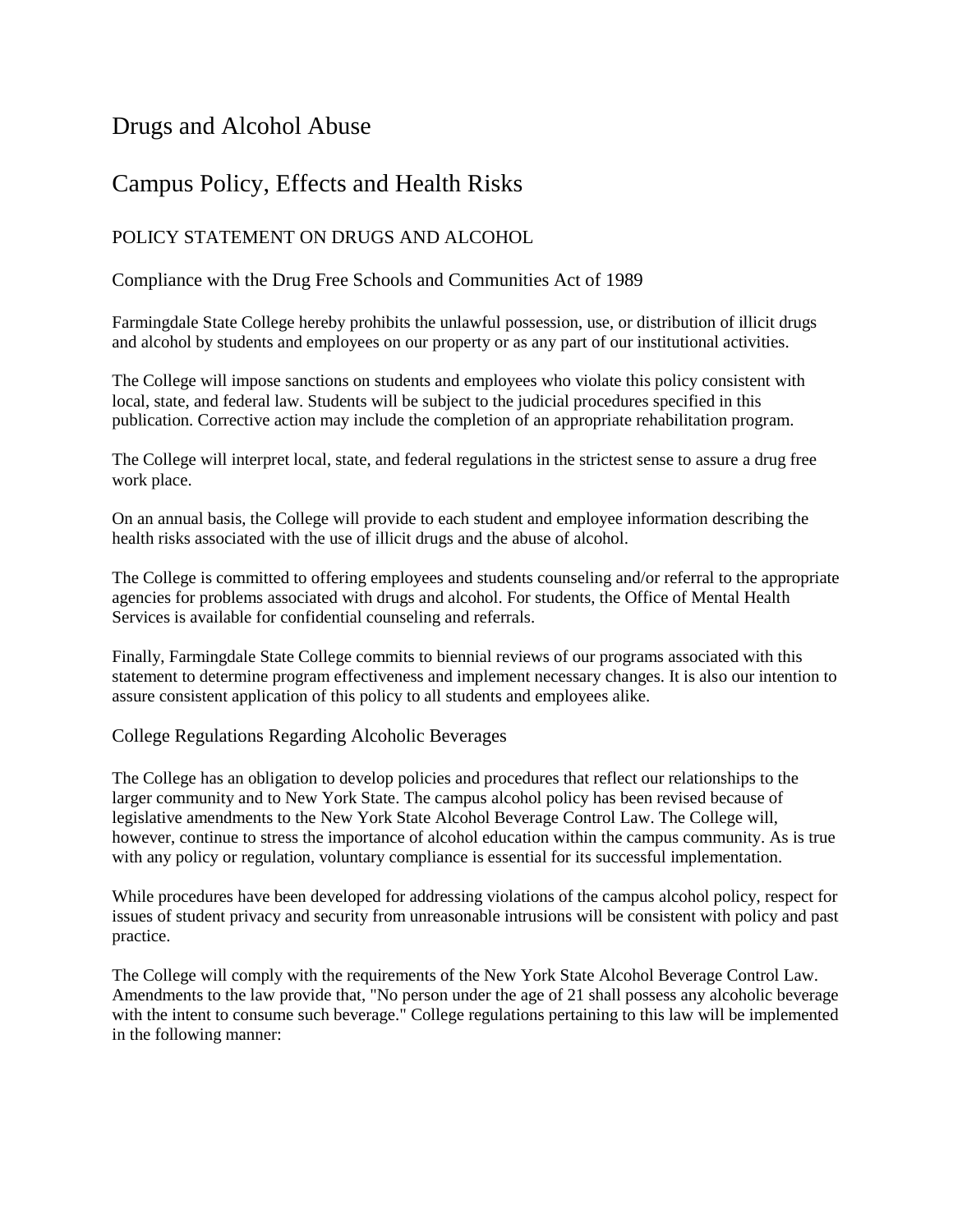#### Residence Halls

In accordance with the policy detailed in the Residence Life Handbook, alcoholic beverages are permitted within campus residential facilities. However, no events will be approved in which alcohol will be served or consumed. Residents are subject to all local and state laws concerning the use, possession, sale, and transportation of alcoholic beverages.

#### Other Areas

College policy prohibits open containers of alcoholic beverages in all outside campus areas. Bringing alcoholic beverages to any public or private event on campus is not permitted. Occasional Service

The Office of the Vice President for Student Affairs (OSA) is responsible for establishing application procedures and enforcing guidelines under which alcohol may be served at any College event. The provision (ordering, distribution or service) of alcohol at events may only be done by the contracted campus food service provider.

#### Application to Serve Alcohol

Individuals or organizations requesting alcohol service must do so by completing the appropriate College Activity Registration forms and submitting them to the Office of the Vice President of Student Affairs or his/her designee, no later than 30 days before the proposed event. The Office of the Vice President of Student Affairs, in consultation with appropriate divisions of the College and OAS, will inform the applicant of the decision within 48 hours of the receipt of the application.

#### Violations (resulting from "occasional service" as outlined above)

Violation of this policy will result in appropriate disciplinary sanctions up to and including dismissal, as provided for under established College judicial procedures. While students are subject to the provisions of campus alcohol policy, the following information is provided regarding provisions of the Alcohol

#### Beverage Control Law:

\*Violators are subject to a fine of up to \$50 per offense, but are not subject to arrest. Alcoholic beverages involved in alleged violations of this law may be seized by authorized law enforcement officials, including campus police officers. Disposal and destruction of seized alcoholic beverages are also authorized but cannot be carried out until three days after the initial appearance date, unless otherwise ordered by a court.

\* Persons under the age of 21 who present falsified or fraudulently altered proofs of age for the purpose of purchasing or attempting to purchase alcoholic beverages are guilty of a violation, punishable by a fine of up to \$100 and a community service requirement of up to 30 hours. Previously, violations of this section were punishable only by the imposition of a one year probationary period and a fine.

\* A person under the age of 21 who presents an altered New York State driver's license for the purpose of illegally purchasing an alcoholic beverage may be subject to a suspension of that driver's license for up to 90 days and may also be required to apply to the Department of Motor Vehicles for a restricted use driver's license following the suspension.

\* No person shall sell, deliver, give away, permit, and procure to be sold, delivered, or given away, any alcoholic beverages to any intoxicated person or any person under the influence of alcohol.

\*Any person who shall be injured in person, property, means of support or otherwise by an intoxicated person, or by reason of the intoxication of any person, whether resulting in his/her death or not, shall have